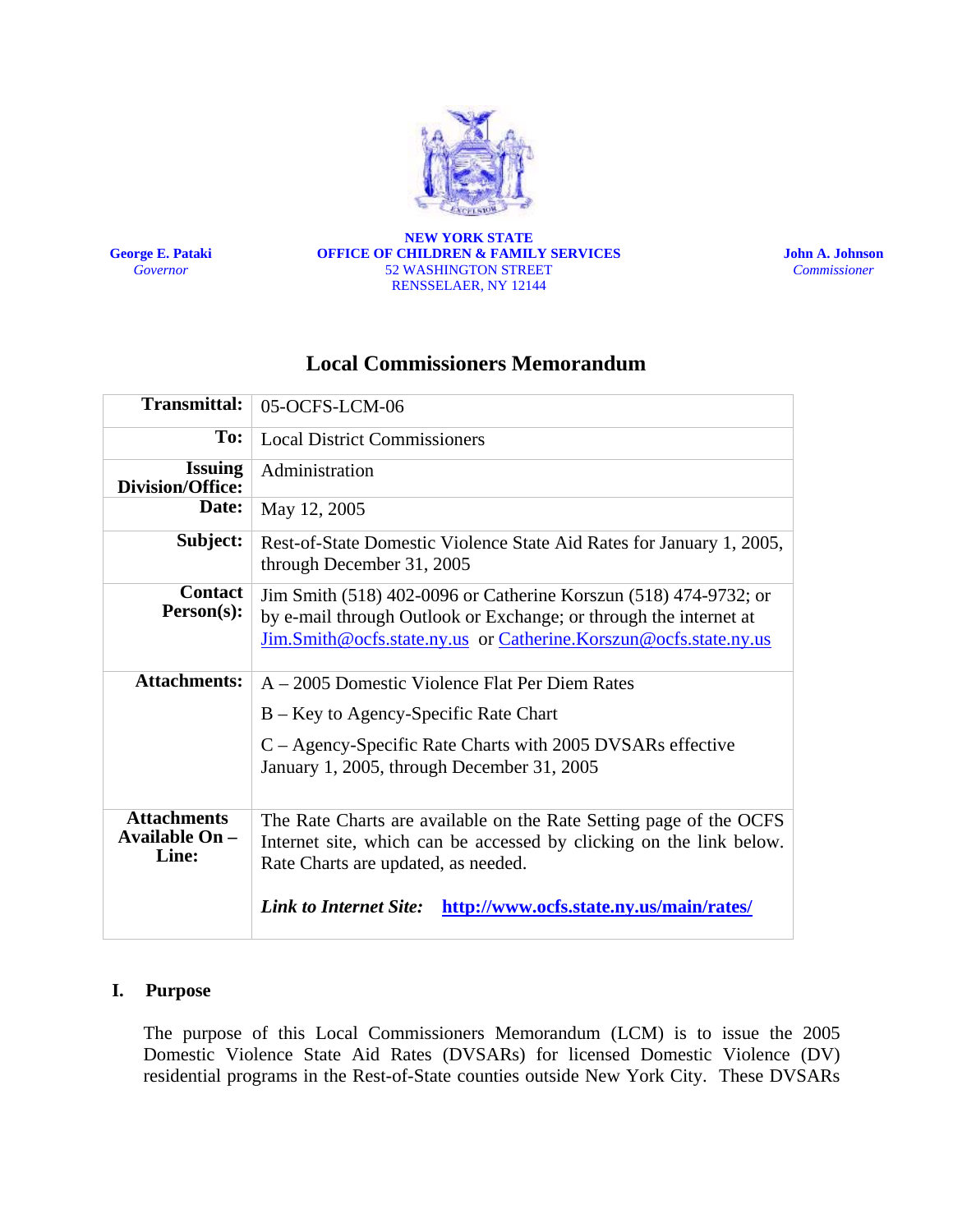are for the period January 1, 2005, to December 31, 2005. A separate memorandum is issued for licensed DV residential programs in New York City.

#### **II. Background**

Annually, the Office of Children and Family Services (OCFS) issues DVSARs to local social services districts advising them of the methodology approved by the Division of the Budget for the purchase of services from licensed residential DV agencies. Rates contained in these documents must be used by local social services districts in the contracts they negotiate with voluntary agency providers of DV services. Issuance of these rates is governed by Social Services Law §131-u and the applicable regulation at 18 NYCRR Part 408.

#### **III. Program Implications**

The DVSARs that are promulgated in this LCM have been calculated using the approved 2005 DV rate methodology for residential programs in the Rest-of-State counties outside New York City. Local social services districts are required to pay these rates to licensed DV residential agencies providing residential care to eligible victims of Domestic Violence for the period January 1, 2005, to December 31, 2005.

The approved rate methodology for licensed residential DV programs includes the following features:

- The Domestic Violence Flat Per Diem Rates were revised to include an overall cost-ofliving adjustment (COLA) of approximately 2.8 percent. The DVSARS for each program were revised accordingly.
- DV per diem rates established by local social services districts prior to the implementation of the current DV rate methodology continue to be grandfathered-in where those rates are higher than the applicable DV Flat Per Diem Rate. Affected programs will continue to receive the higher of either the grandfathered-in rate or the DV Flat Per Diem Rate as the basis for determining the current DVSARs for those programs.
- Programs that reported surpluses from government income in the base year will have DVSARs that reflect a rate reduction equal to the amount of the surplus. Based on the approved DV rate methodology, surpluses are defined as total government revenue in excess of total allowable spending, as reported by the agency for each DV residential program.
- The Food Add-On component of the DVSARs continues to be a negotiated item between the DV residential agency and the local social services district where the program is located. The Food Add-On is included in DVSARs when local social services districts formally request it in writing to OCFS. Thereafter, the Food Add-On is included as part of the DVSAR for the specified program until OCFS is otherwise notified.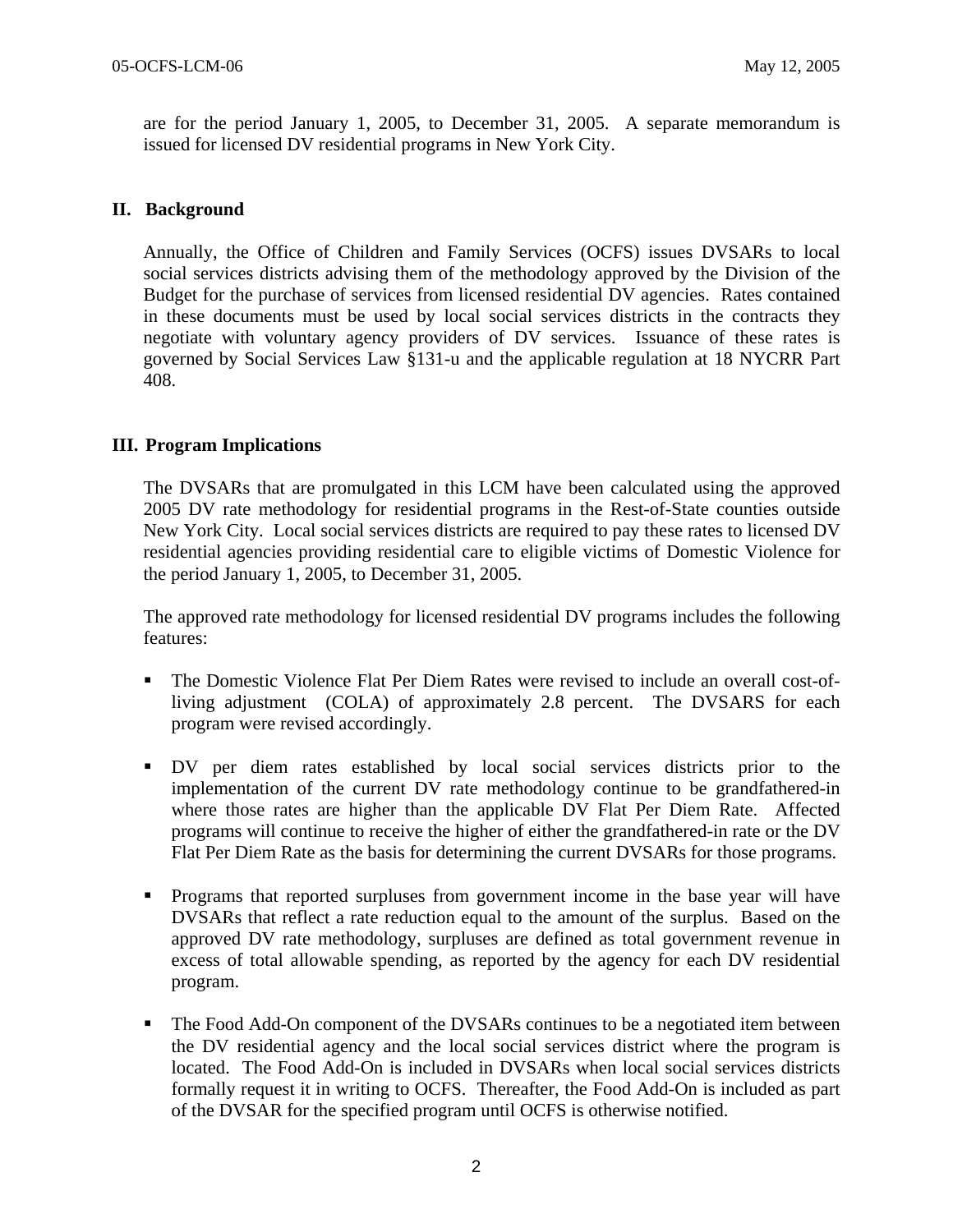- Requests to exceed the DV Flat Per Diem Rates are not allowed, barring the exception mentioned above for grandfathered-in rates that continue to be higher than the DV Flat Per Diem Rates. OCFS will consider other revisions to the DVSAR for the following reasons:
	- when the Food Add-On needs to be either added or deleted from the DVSAR;
	- when a program's base-year surplus was incorrectly calculated or applied to the DVSAR; or
	- when the DVSAR reflects an incorrect DV Flat Rate Per Diem.

**Agencies have thirty (30) days from the issuance of a DVSAR to appeal the published rate. All appeals must be in writing and sent to: Mr. Daniel Zeidman, Chief Rate Analyst, Rate Setting Unit, Office of Children and Family Services, 52 Washington Street, South Building, Room 314, Rensselaer, NY 12144.** 

#### **IV. Other**

Copies of this information should be shared with Economic Security and Services Staff.

For questions regarding this LCM, please contact:

Jim Smith By Phone at (518) 402-0096 By E-Mail through Outlook or Exchange, or at [Jim.Smith@ocfs.state.ny.us](mailto:Jim.Smith@ocfs.state.ny.us)

Catherine Korszun By Phone at (518) 474-9732 By E-Mail through Outlook or Exchange, or at [Catherine.Korszun@ocfs.state.ny.us](mailto:Catherine.Korszun@ocfs.state.ny.us)

*Susan A. Costello s/s* 

**Issued By**  Name: Susan A. Costello Title: Deputy Commissioner for Administration Division/Office: Administration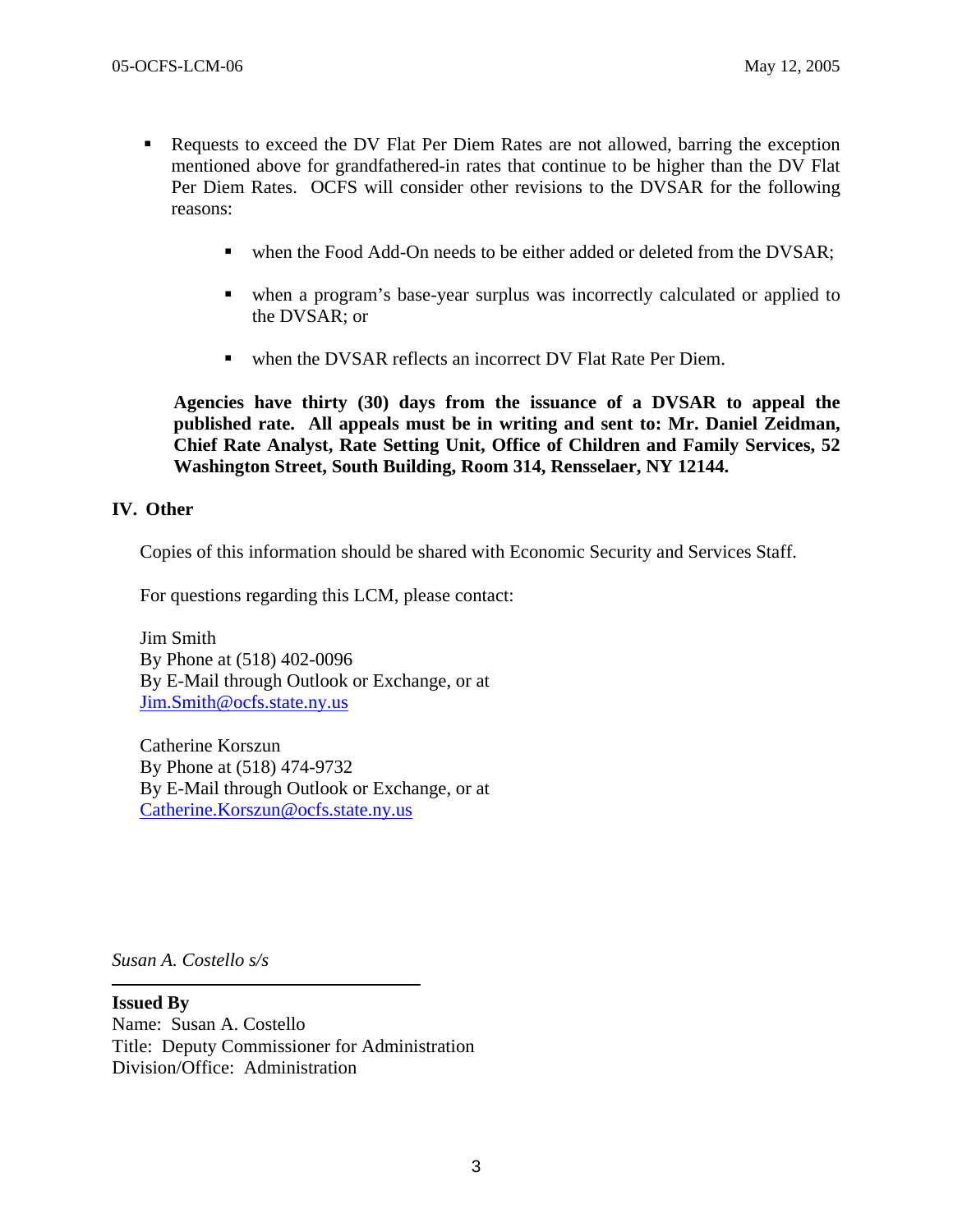### ATTACHMENT A

## NEW YORK STATE OFFICE OF CHILDREN AND FAMILY SERVICES STATE AID RATES FOR RESIDENTIAL DOMESTIC VIOLENCE PROGRAMS

### REST OF STATE\* DOMESTIC VIOLENCE RESIDENTIAL PROGRAMS 2005 FLAT PER DIEM RATES

## **EFFECTIVE JANUARY 1, 2005, THROUGH DECEMBER 31, 2005**

| DV Program Type   | 20 Beds or Less | 21 Beds or More | Food Add-On |
|-------------------|-----------------|-----------------|-------------|
|                   |                 |                 |             |
| Programs/Shelters | \$86.59         | \$71.66         | \$4.94      |
| Safe Dwellings    | \$67.76         | N/A             | \$7.04      |
| Safe Homes        | \$30.23         | $\rm N/A$       | \$7.04      |

\* Rest-of-State includes all Domestic Violence Programs outside of New York City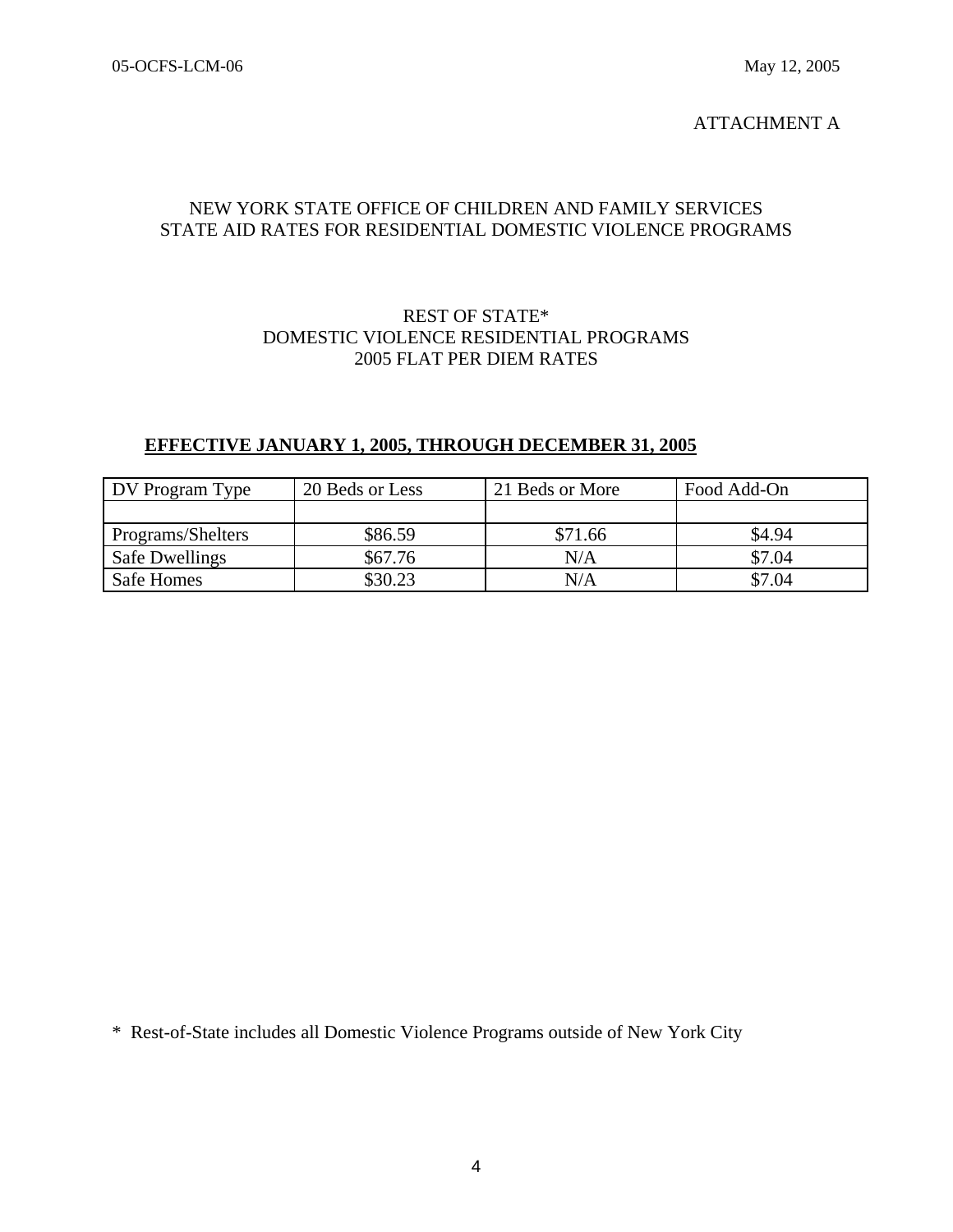## ATTACHMENT B

## NEW YORK STATE OFFICE OF CHILDREN AND FAMILY SERVICES STATE AID RATES FOR RESIDENTIAL DOMESTIC VIOLENCE PROGRAMS

## **K E Y - Agency-Specific Rate Chart**

The following codes may appear in the columns that specify the rates for each program:

UR - Under Review

NR - Fiscal Reports Not Received

CODE: The first letter identifies the Regional Office responsible for oversight, as follows:

| <b>Buffalo Regional Office</b>   | $=$ B |
|----------------------------------|-------|
| <b>Rochester Regional Office</b> | $= R$ |
| <b>Syracuse Regional Office</b>  | $= S$ |
| <b>Albany Regional Office</b>    | $= A$ |
| <b>Yonkers Regional Office</b>   | $= Y$ |
| New York City Regional Office    | $= M$ |
|                                  |       |

FI: The FI column indicates whether the DVSAR includes a Food Add-On Rate. An F in that column indicates that a Food Add-On is included in the DVSAR.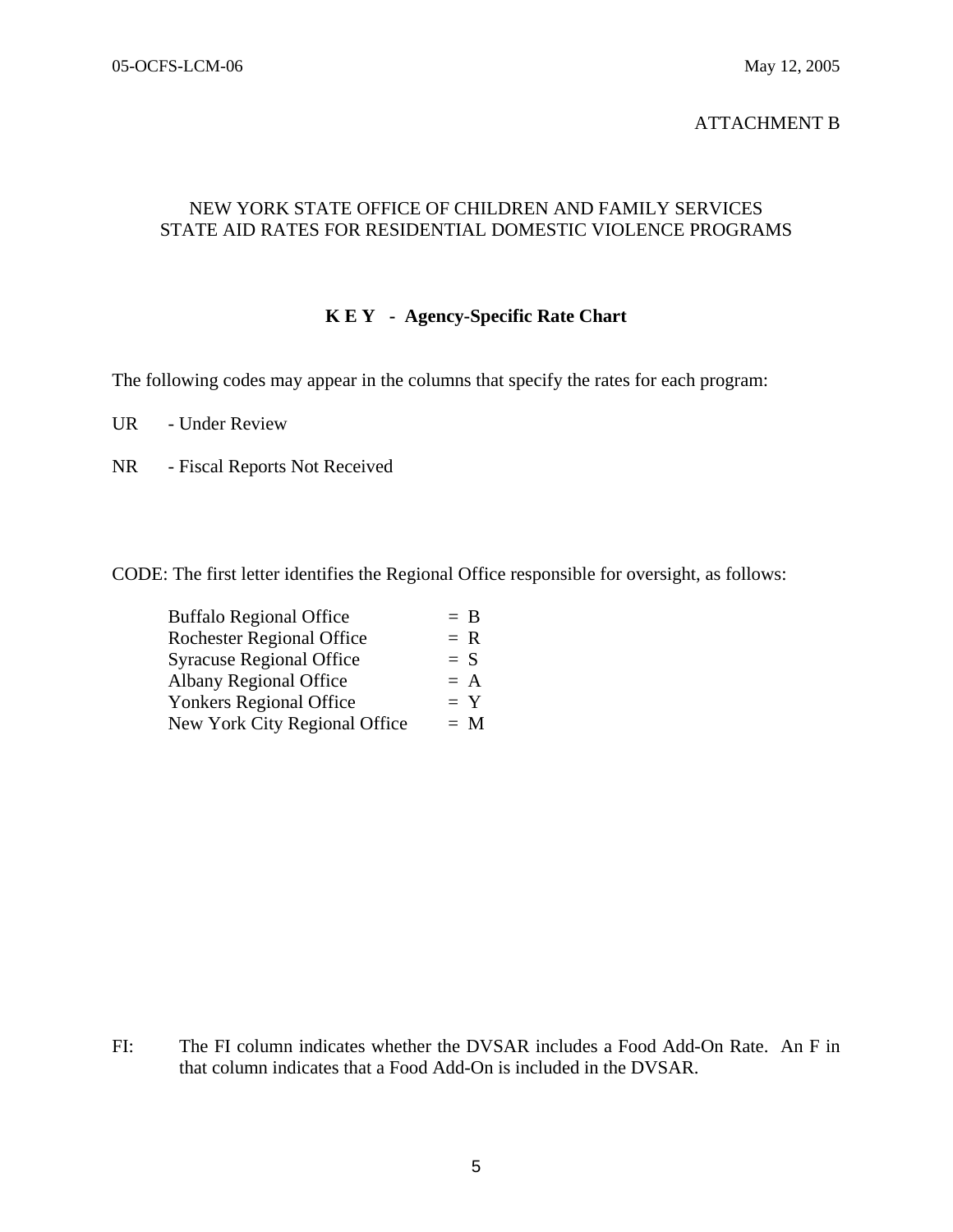#### ATTACHMENT C

#### New York State Office of Children and Family Services **State Aid Rates for Residential Domestic Violence Programs Rest-of-State**  January 1, 2005 – December 31, 2005

| <b>AGENCY</b>                        | <b>CODE</b> | <b>PROGRAM</b>       | <b>FI</b>    | <b>SAFE</b>     | <b>FI</b>      | <b>SAFE HOME</b> | $FI$ |
|--------------------------------------|-------------|----------------------|--------------|-----------------|----------------|------------------|------|
|                                      |             | OR<br><b>SHELTER</b> |              | <b>DWELLING</b> |                |                  |      |
| <b>ACCORD</b>                        | B021310     |                      |              | \$67.76         |                |                  |      |
| Corporation, Inc.                    |             |                      |              |                 |                |                  |      |
| Alternatives for                     | R261226     | \$76.60              | $\mathbf F$  |                 |                |                  |      |
| Battered Women,                      |             |                      |              |                 |                |                  |      |
| Inc.                                 |             |                      |              |                 |                |                  |      |
| <b>Behavioral Health</b>             | A091323,    |                      |              | \$67.76         |                |                  |      |
| <b>Svcs North (STOP</b>              | A091324     |                      |              |                 |                |                  |      |
| DV), Inc.                            |             |                      |              |                 |                |                  |      |
| Brighter                             | Y471102     | \$91.53              | $\mathbf{F}$ |                 |                |                  |      |
| Tomorrows, Inc.                      |             |                      |              |                 |                |                  |      |
| C.A.C.H.E., Inc.                     | Y481306     |                      |              | \$67.76         |                |                  |      |
| Catholic Charities                   | A271353     |                      |              | \$74.80         | $\mathbf{F}$   |                  |      |
| of Montgomery                        |             |                      |              |                 |                |                  |      |
| County                               |             |                      |              |                 |                |                  |      |
| <b>Catholic Charities</b>            | A413344     |                      |              | \$74.80         | $\overline{F}$ |                  |      |
| of Saratoga Warren                   |             |                      |              |                 |                |                  |      |
| & Wash.Co.                           |             |                      |              |                 |                |                  |      |
| <b>Catholic Charities</b>            | S211340     |                      |              | \$74.80         | ${\bf F}$      |                  |      |
| of Herkimer                          |             |                      |              |                 |                |                  |      |
| County                               |             |                      |              |                 |                |                  |      |
| Cattaraugus                          | B041313     |                      |              | \$67.76         |                |                  |      |
| Community Action,                    |             |                      |              |                 |                |                  |      |
| Inc.                                 |             |                      |              |                 |                |                  |      |
| Cayuga/Seneca                        | S051307     |                      |              | \$67.76         |                |                  |      |
| <b>Community Action</b>              |             |                      |              |                 |                |                  |      |
| Agency, Inc.                         |             |                      |              |                 |                |                  |      |
| Chances and                          | R241227     | \$88.03              | $\mathbf{F}$ |                 |                |                  |      |
| Changes, Inc.                        |             |                      |              |                 |                |                  |      |
| Chenango County                      | S081312     |                      |              | \$74.80         | $\mathbf F$    |                  |      |
| Catholic Charities-                  |             |                      |              |                 |                |                  |      |
| DVAC (Nan's)                         |             |                      |              |                 |                |                  |      |
| Chenango County                      | S081405     |                      |              |                 |                | \$30.23          |      |
| Catholic Charities-                  |             |                      |              |                 |                |                  |      |
| DVAC (CVP)                           | B142218     |                      |              |                 |                |                  |      |
| Child and Family<br>Services of Erie |             | \$71.66              |              |                 |                |                  |      |
| Co.-Haven House                      |             |                      |              |                 |                |                  |      |
|                                      |             |                      |              |                 |                |                  |      |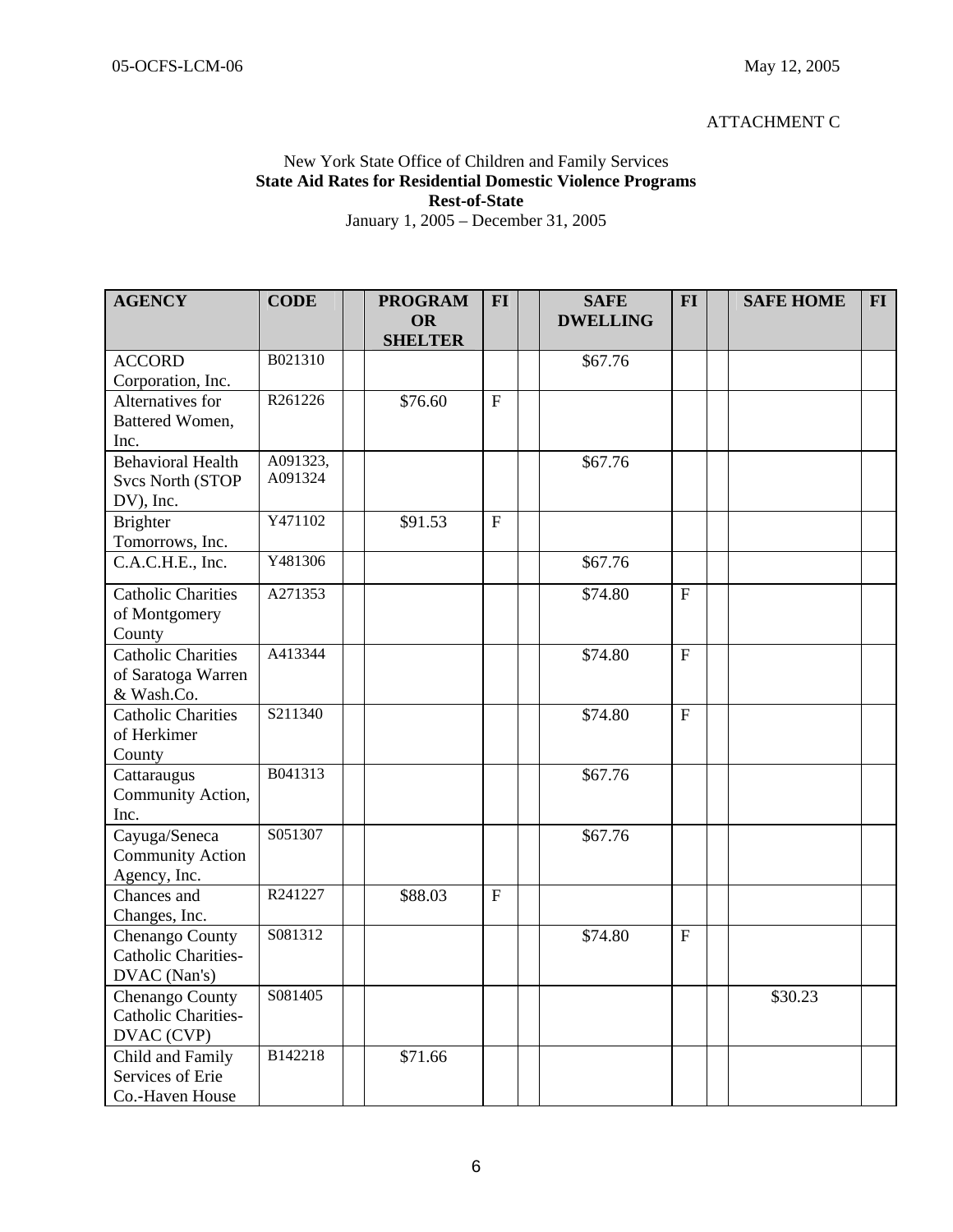| Child and Family           | B142409 |         |              |          |              | \$37.27 | $\overline{F}$ |
|----------------------------|---------|---------|--------------|----------|--------------|---------|----------------|
| Services of Erie           |         |         |              |          |              |         |                |
| Co.-Safe Haven             |         |         |              |          |              |         |                |
| <b>Community Action</b>    | A161322 |         |              | \$74.80  | $\mathbf{F}$ |         |                |
| of Franklin Co.,           |         |         |              |          |              |         |                |
| Inc. (Comlinks)            |         |         |              |          |              |         |                |
| <b>Community Action</b>    | A191244 | \$76.50 | $\mathbf F$  |          |              |         |                |
| of Greene Co., Inc.        |         |         |              |          |              |         |                |
| - Columbia - B             |         |         |              |          |              |         |                |
| <b>Community Action</b>    | A191215 | \$91.53 | ${\bf F}$    |          |              |         |                |
| of Greene Co., Inc.        |         |         |              |          |              |         |                |
| - Greene - A               |         |         |              |          |              |         |                |
| Community                  | B141328 |         |              | \$105.00 |              |         |                |
| Services for the           |         |         |              |          |              |         |                |
| Dev. Disabled, Inc.        |         |         |              |          |              |         |                |
| Delaware                   | A121321 |         |              | \$67.76  |              |         |                |
| Opportunities, Inc.        |         |         |              |          |              |         |                |
| <b>Domestic Violence</b>   | A411311 |         |              | \$74.80  | $\mathbf F$  |         |                |
| Services (Saratoga         |         |         |              |          |              |         |                |
| $Co.$ )                    |         |         |              |          |              |         |                |
| Equinox, Inc.              | A011201 | \$74.86 | ${\bf F}$    |          |              |         |                |
|                            |         |         |              |          |              |         |                |
| Family &                   | B291315 | \$91.53 | $\mathbf F$  |          |              |         |                |
| <b>Children's Services</b> |         |         |              |          |              |         |                |
| of Niagara, Inc.           |         |         |              |          |              |         |                |
| <b>Catholic Charities</b>  | A431317 |         |              | \$74.80  | $\mathbf{F}$ |         |                |
| of Schoharie               |         |         |              |          |              |         |                |
| County                     |         |         |              |          |              |         |                |
| Family Counseling          | A171325 |         |              | \$74.80  | $\mathbf{F}$ |         |                |
| Center of Fulton,          |         |         |              |          |              |         |                |
| Inc.                       |         |         |              |          |              |         |                |
| <b>Family Counseling</b>   | R321401 |         |              |          |              | \$30.23 |                |
| Services of the            |         |         |              |          |              |         |                |
| Finger Lakes, Inc.         |         |         |              |          |              |         |                |
| Family of                  | Y511211 | \$91.53 | $\mathbf{F}$ |          |              |         |                |
| Woodstock, Inc.            |         |         |              |          |              |         |                |
| <b>Grace Smith</b>         | Y131209 | \$91.53 | $\mathbf F$  |          |              |         |                |
| House, Inc. -              |         |         |              |          |              |         |                |
| Northeast                  |         |         |              |          |              |         |                |
| Grace Smith                | Y131208 | \$91.53 | ${\bf F}$    |          |              |         |                |
| House, Inc. -              |         |         |              |          |              |         |                |
| Poughkeepsie               |         |         |              |          |              |         |                |
| Lewis County               | S231339 |         |              | \$67.76  |              |         |                |
| Opportunities, Inc.        |         |         |              |          |              |         |                |
| Liberty Resources,         | S251318 |         |              | \$67.76  |              |         |                |
| Inc.                       |         |         |              |          |              |         |                |
| My Sister's Place-         | Y551233 | \$86.59 |              |          |              |         |                |
| Mamaroneck                 |         |         |              |          |              |         |                |
| My Sister's Place-         | Y551232 | \$86.59 |              |          |              |         |                |
| Yonkers                    |         |         |              |          |              |         |                |
|                            |         |         |              |          |              |         |                |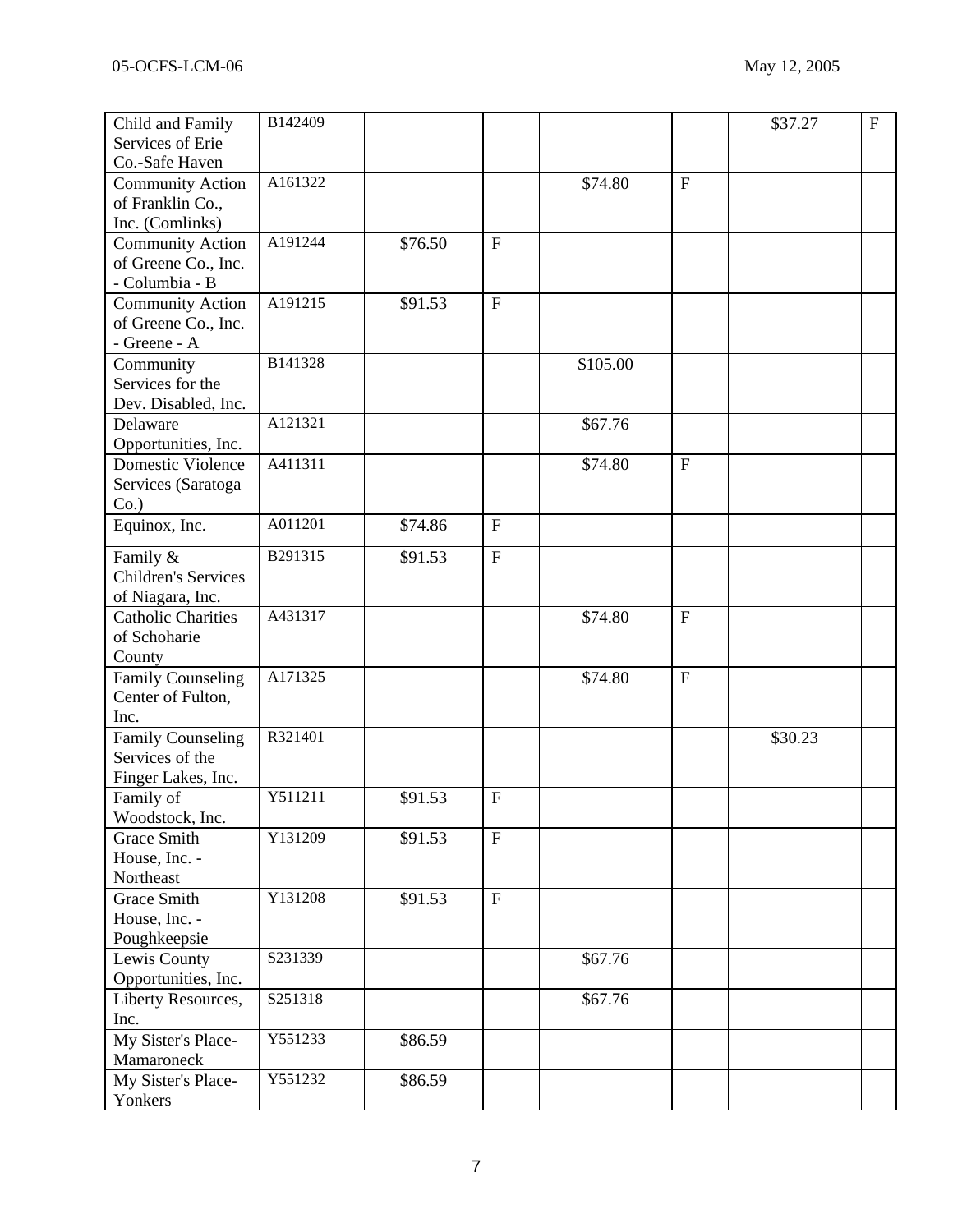| <b>Nassau County</b>                        | Y281214 | \$91.53 | ${\bf F}$                 |         |              |         |  |
|---------------------------------------------|---------|---------|---------------------------|---------|--------------|---------|--|
| <b>Coalition Against</b>                    |         |         |                           |         |              |         |  |
| DV, Inc.                                    |         |         |                           |         |              |         |  |
| A New Hope                                  | S491341 |         |                           | \$67.76 |              |         |  |
| Center, Inc.                                |         |         |                           |         |              |         |  |
| A New Hope                                  | S491413 |         |                           |         |              | \$30.09 |  |
| Center, Inc.                                |         |         |                           |         |              |         |  |
| Northern                                    | Y552231 | \$91.53 | ${\bf F}$                 |         |              |         |  |
| Westchester                                 |         |         |                           |         |              |         |  |
| Shelter, Inc. The                           |         |         |                           |         |              |         |  |
| <b>Opportunities For</b>                    | A361301 |         |                           | \$74.80 | $\mathbf{F}$ |         |  |
| Otsego, Inc.                                |         |         |                           |         |              |         |  |
| <b>Orange County</b>                        | Y331234 | \$86.59 |                           |         |              |         |  |
| <b>Safe Homes</b>                           |         |         |                           |         |              |         |  |
| Project, Inc.                               |         |         |                           |         |              |         |  |
| <b>Orange County</b>                        | Y331414 |         |                           |         |              | \$30.23 |  |
| <b>Safe Homes</b>                           |         |         |                           |         |              |         |  |
| Project, Inc.                               |         |         |                           |         |              |         |  |
| <b>Oswego County</b>                        | S351104 | \$91.53 | $\boldsymbol{\mathrm{F}}$ |         |              |         |  |
| Opportunities, Inc.                         |         |         |                           |         |              |         |  |
| <b>Putnam Northern</b>                      | Y371236 | \$91.53 | $\mathbf{F}$              |         |              |         |  |
| Westchester                                 |         |         |                           |         |              |         |  |
| Women's Res. Ctr.,                          |         |         |                           |         |              |         |  |
| Inc.                                        |         |         |                           |         |              |         |  |
| Retreat, Inc. The                           | Y473235 | \$90.09 | $\mathbf{F}$              |         |              |         |  |
|                                             |         |         |                           |         |              |         |  |
| <b>Rockland Family</b>                      | Y391205 | \$91.53 | $\mathbf{F}$              |         |              |         |  |
| Shelter, Inc.                               |         |         |                           |         |              |         |  |
| Rural                                       | B341309 |         |                           | \$74.80 | $\mathbf{F}$ |         |  |
| Opportunities, Inc.                         |         |         |                           |         |              |         |  |
| Salvation Army of                           | R071229 | \$91.53 | $\mathbf F$               |         |              |         |  |
| Elmira - Safe                               |         |         |                           |         |              |         |  |
| House                                       |         |         |                           |         |              |         |  |
| Salvation Army of                           | B061105 | \$86.59 |                           |         |              |         |  |
| Jamestown                                   |         |         |                           |         |              |         |  |
| SOS Shelter, Inc.                           | S031230 | \$91.53 | $\mathbf F$               |         |              |         |  |
|                                             | S451304 |         |                           | \$67.76 |              |         |  |
| <b>St.Lawrence Valley</b><br>Renewal House, |         |         |                           |         |              |         |  |
| Inc.                                        |         |         |                           |         |              |         |  |
|                                             | S451402 |         |                           |         |              | \$30.23 |  |
| <b>St.Lawrence Valley</b>                   |         |         |                           |         |              |         |  |
| Renewal House,<br>Inc.                      |         |         |                           |         |              |         |  |
| Steuben                                     | R461228 |         | $\mathbf F$               |         |              |         |  |
| Churchpeople                                |         | \$91.53 |                           |         |              |         |  |
|                                             |         |         |                           |         |              |         |  |
| <b>Against Poverty,</b><br>Inc.             |         |         |                           |         |              |         |  |
| Suffolk Co.                                 | Y472210 | \$91.53 | $\mathbf F$               |         |              |         |  |
| <b>Coalition Against</b>                    |         |         |                           |         |              |         |  |
| DV, Inc.                                    |         |         |                           |         |              |         |  |
|                                             |         |         |                           |         |              |         |  |